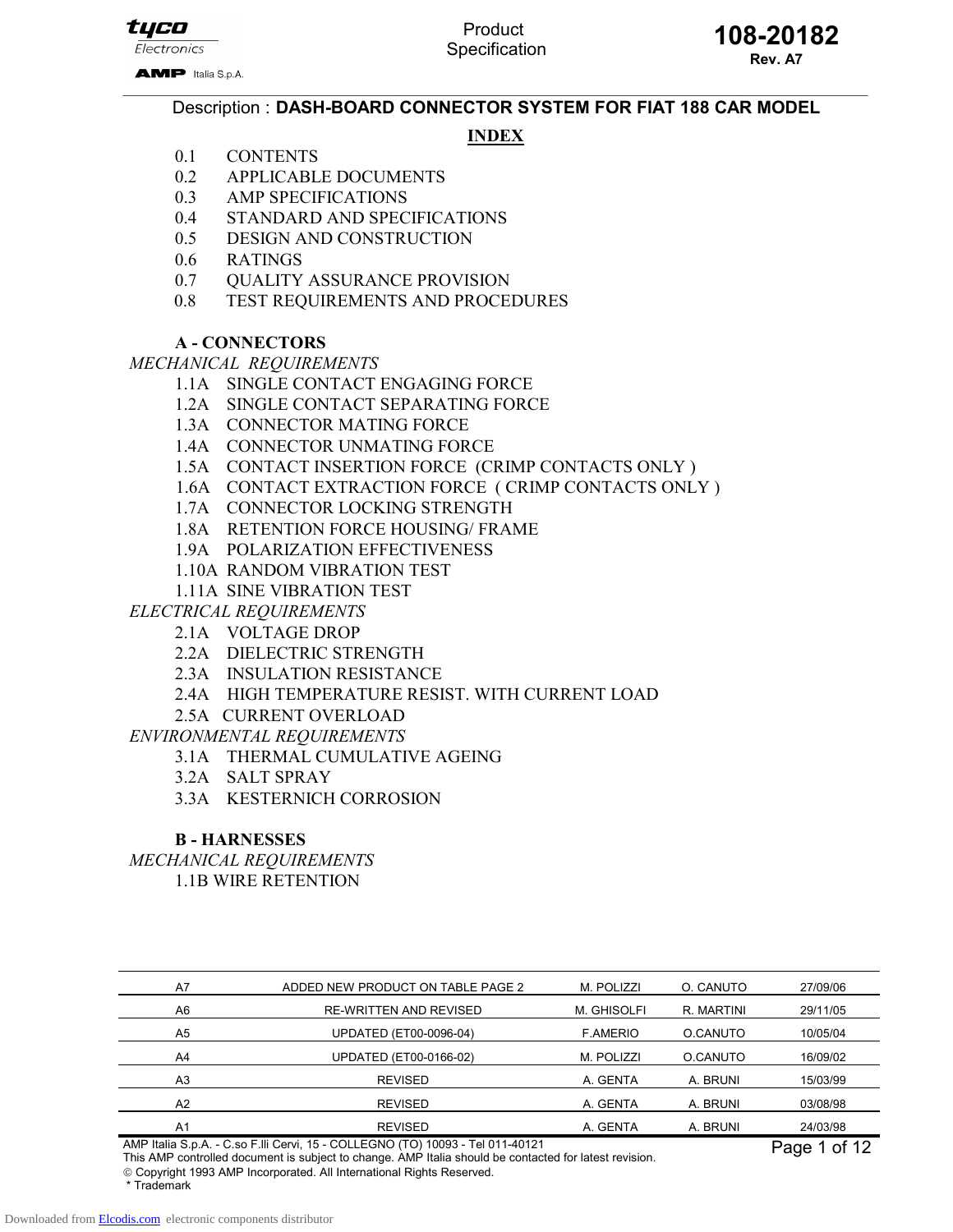### 0.1 CONTENTS

This specification covers the requirements for product performance, test methods and quality assurance provision for dash-board connector system for FIAT 188 car model.

| PN's                         | <b>Connector Frames</b>                          |
|------------------------------|--------------------------------------------------|
| 284136-1/-2, 284360-1/-2     | 18 ways 2,54 mm pitch with lever mating device*  |
| 284647-2, 1745003-1/-2       |                                                  |
| 284137-1, 284438-1, 284439-1 | 36 ways 2,54 mm pitch with lever mating device*  |
| 284138-1, 1745017-1          | 18 ways 3,50 mm pitch with lever mating device*  |
| 284142-1                     | 6 ways in line with inertial lock mating device* |
| $1745074 - 1/-2/-3$          | 9 ways 3,50 mm pitch with lever mating device*   |
|                              | <b>IDC</b> Connectors                            |
| 284126-1/-2                  | 9 ways 2,54 mm pitch IDC type                    |
| $284127 - 1/-2/-3$           | 9 ways 3,50 mm pitch IDC type                    |
| 284128-1                     | 6 ways 3,50 mm pitch IDC type                    |
|                              | <b>Housings Crimp</b>                            |
| $284134 - 1/-2/-3/-4/-5/-6$  | 9 ways 2,54 mm pitch for MQS contact             |
| $284135 - 1/-2/-3$           | 9 ways 3,50 mm picth for .070 contact            |
| 953599-1, 1745005-1/-2       | 18 ways 2,54 mm pitch for MQS contact            |

Note:\* connectors are composed by plastic shell ( with mating device ) in which terminated IDC and crimp connectors are inserted

### 0.2 APPLICABLE DOCUMENTS

Product drawings have to be considered part of this specification. In case of conflicts between specification and referenced documents, this specification shall take precedence.

0.3 AMP SPECIFICATION

A. 109-5000 Test Specification, General Requirements for Test Methods

### 0.4 COMMERCIAL STANDARD SPECIFICATIONS

Low Voltage Stranded Cables for Automobiles acc. to FIAT Normation Table N° 91107/03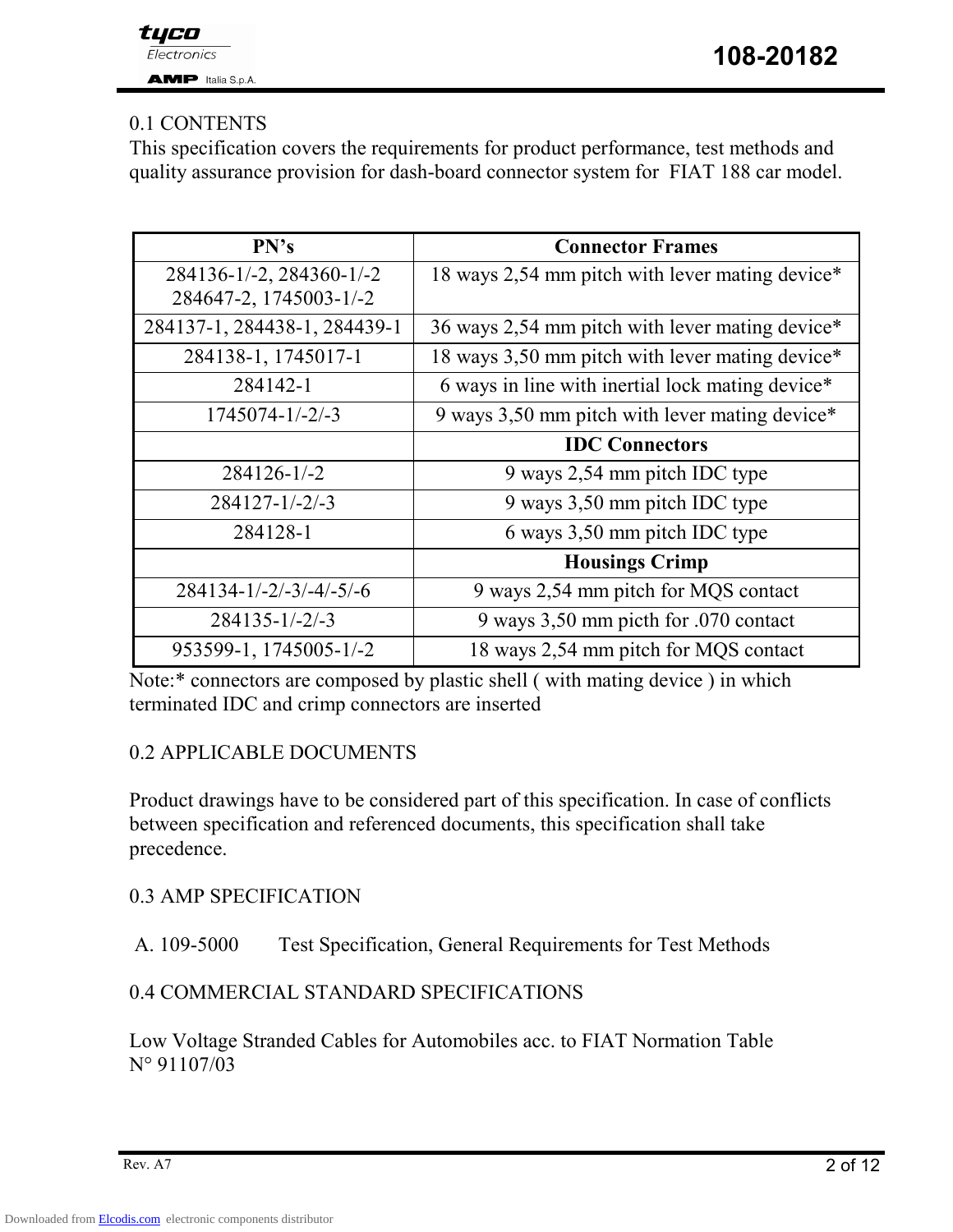### 0.5 DESIGN AND CONSTRUCTION

Product shall be comply with design, construction and physical dimensions specified in the applicable product drawing

0.6 RATINGS

A. CURRENT RATING: 9 A max. with 0.75 mm<sup>2</sup> wire for contacts 3.50 mm pitch 6 A max. with  $0.50$  mm<sup>2</sup> wire for contacts 2.54 mm pitch 3.5 A max. with  $0.35$  mm<sup>2</sup> wire for contacts 2.54 mm pitch

Current rating per wire section a.m. are according to Fiat spec. 91107/03

B. TEMPERATURE RATING:  $-30^{\circ}\text{C}$  TO  $+125^{\circ}\text{C}$  (including the temperature increasing due to working current flow )

C: MAXIMUM OPERATING VOLTAGE: 24 V d.c.; for application at higher voltage please contact AMP

0.7. QUALITY ASSURANCE PROVISION

A. Sample preparation

The test samples to be used for the test shall be prepared by random selection from the current production and the contact shall be crimped in accordance with the applic. spec. 114-20056.

No sample shall be reused, unless otherwise specified.

B. Test condition:

All the test shall be performed under any combination of the following test condition, unless otherwise specified: Room temperature: 23±5°C Relative humidity: 45÷75% Atmospheric pressure: 860÷1060 mbar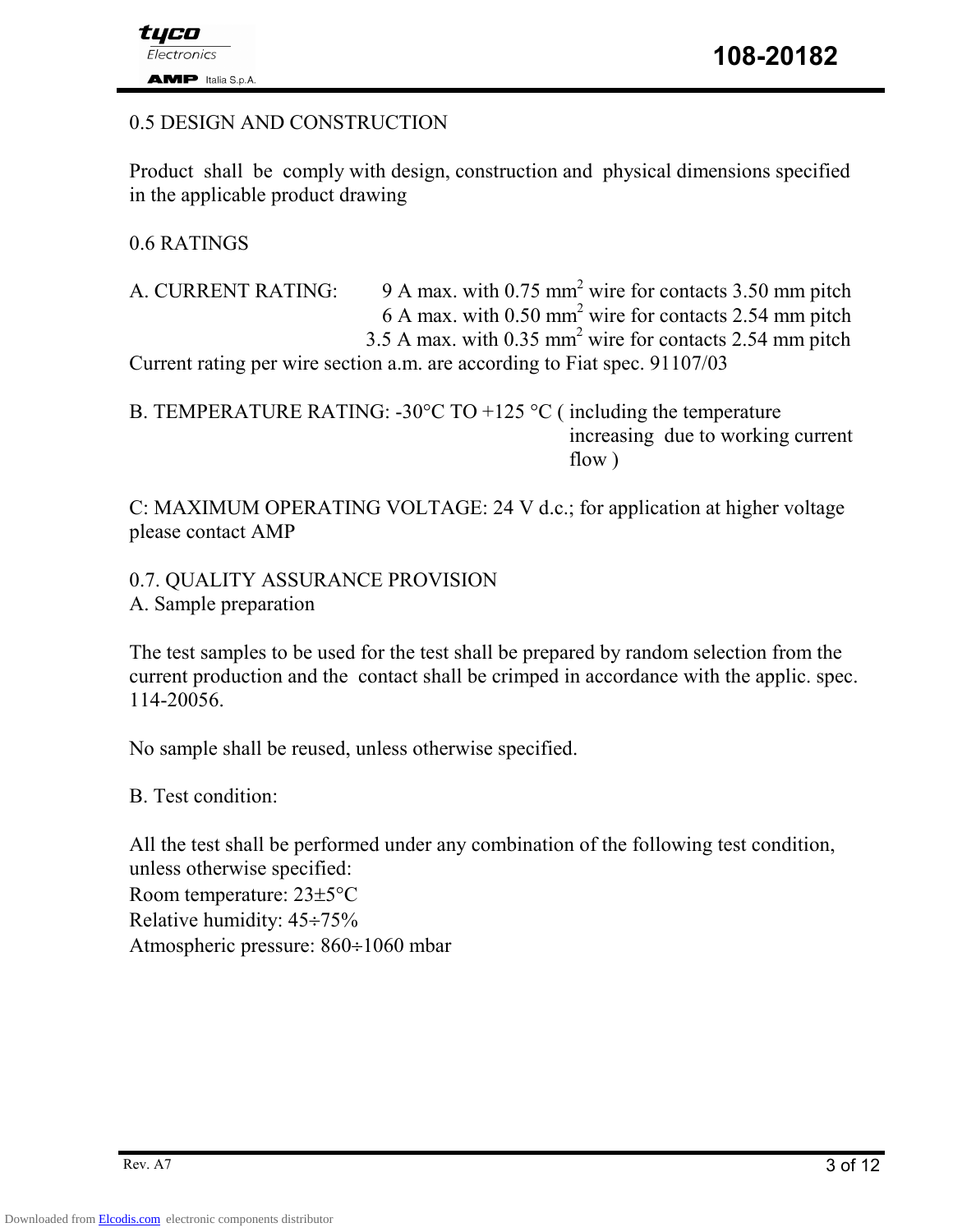### 0.8 TEST REQUIREMENTS AND PROCEDURES - A - CONNECTORS

| <b>Test Description</b>        | <b>Requirements</b>                                             | <b>Procedure</b>                                                   |  |  |  |  |
|--------------------------------|-----------------------------------------------------------------|--------------------------------------------------------------------|--|--|--|--|
| 0.1 Confirmation of product    | -Product shall confirm the requirements of                      | Visually, dimensionally and functionally                           |  |  |  |  |
|                                | applicable product drawing and<br>Application specification     | inspection per applicable quality inspection<br>plan               |  |  |  |  |
| 0.1 Visual examination         | -Any visible damage, cracking or defect                         | Visual inspection                                                  |  |  |  |  |
|                                | when the product is new and even after                          |                                                                    |  |  |  |  |
|                                | environmental, mechanical end electrical                        |                                                                    |  |  |  |  |
|                                | test.                                                           |                                                                    |  |  |  |  |
|                                |                                                                 |                                                                    |  |  |  |  |
| <b>Test Description</b>        | <b>Requirements</b>                                             | <b>Procedure</b>                                                   |  |  |  |  |
| 1. MECHANICAL                  | <b>REQUIREMENTS</b>                                             |                                                                    |  |  |  |  |
| 1.1A Single contact engaging   | -Contacts for 2.54 mm pitch:                                    | Operation speed: 50 mm /min.                                       |  |  |  |  |
| force                          | Ist insertion:<br>$\leq 4.5$ N                                  | (with Tab as shown on FIG.4                                        |  |  |  |  |
|                                | -Contacts for 3.5 mm pitch:                                     | or pin fig. $5$ )                                                  |  |  |  |  |
|                                | Ist insertion:<br>$\leq 8$ N                                    |                                                                    |  |  |  |  |
| 1.2A Single contact separating | Contacts for 2.54 mm pitch:                                     | Operation speed: 50 mm /min.                                       |  |  |  |  |
| force                          | $\leq 4.0 N$<br>Ist extraction:<br>Xth extraction: $\geq 1.0$ N | (with Tab as shown on FIG. 4<br>or pin fig. $5$ )                  |  |  |  |  |
|                                | -Contacts for 3.5 mm pitch:                                     |                                                                    |  |  |  |  |
|                                | Ist extraction:<br>$\leq 7$ N                                   |                                                                    |  |  |  |  |
|                                | Xth extraction: $\geq 2.0$ N                                    |                                                                    |  |  |  |  |
| 1.3A Connector mating force    | 2.54 mm pitch:                                                  | With correspondent header counterpart, (                           |  |  |  |  |
|                                |                                                                 | assembled) moving the lever with an                                |  |  |  |  |
|                                | 36 ways:<br>$≤75 N$                                             | operation speed of 50 mm/min.                                      |  |  |  |  |
|                                | 18 ways:<br>$\leq 40$ N                                         | See fig. 3 F.C.                                                    |  |  |  |  |
|                                | 3.5 mm pitch:                                                   |                                                                    |  |  |  |  |
|                                | $18$ ways:<br>$\leq$ 55 N                                       |                                                                    |  |  |  |  |
|                                | 6 ways in line: $\leq 90$ N                                     | In working condition with header                                   |  |  |  |  |
|                                | 9 ways in line $\leq 120$ N                                     | counterpart.                                                       |  |  |  |  |
|                                |                                                                 | Operation speed: 50 mm/min.                                        |  |  |  |  |
| 1.4A. Connector unmating force | 2.54 mm pitch:                                                  | With correspondent header counterpart, all                         |  |  |  |  |
|                                | 36 ways:<br>$\leq 65$ N                                         | assembled moving the lever with an<br>operation speed of 50 mm/min |  |  |  |  |
|                                | 18 ways:<br>$≤40 N$<br>3.5 mm pitch:                            | See fig. 3 -F.C.                                                   |  |  |  |  |
|                                |                                                                 |                                                                    |  |  |  |  |
|                                | 18 ways:<br>$\leq$ 55 N                                         |                                                                    |  |  |  |  |
|                                | 6 ways in line $\leq 70$ N                                      | In working condition wi th header                                  |  |  |  |  |
|                                | 9 ways in line $\leq 100$ N                                     | counterpart.<br>Operation speed: 50 mm/min.                        |  |  |  |  |
|                                |                                                                 | pressing on latching arm                                           |  |  |  |  |
| 1.5A Contact insertion force   | <b>MQS</b> contacts                                             | Insert contact into the cavity with operating                      |  |  |  |  |
| (crimp contacts only)          | $10 N$ max                                                      | speed 25 mm/min                                                    |  |  |  |  |
|                                | .070 contacts                                                   | The housing has to be mounted on a self                            |  |  |  |  |
|                                | 15 N max                                                        | aligning platform.                                                 |  |  |  |  |
|                                |                                                                 |                                                                    |  |  |  |  |
| 1.6A Contact extraction force  | -with primary locking:                                          | Pulling wires by with an operating speed of                        |  |  |  |  |
| (crimp contact only)           | 60 N min. $(40 N$ min for .070 types)                           | 50 mm/min. MAX                                                     |  |  |  |  |
|                                | with secondary locking included                                 |                                                                    |  |  |  |  |
|                                | -80 N min.                                                      |                                                                    |  |  |  |  |
|                                | with secondary locking only                                     |                                                                    |  |  |  |  |
|                                | $-70$ N min.                                                    |                                                                    |  |  |  |  |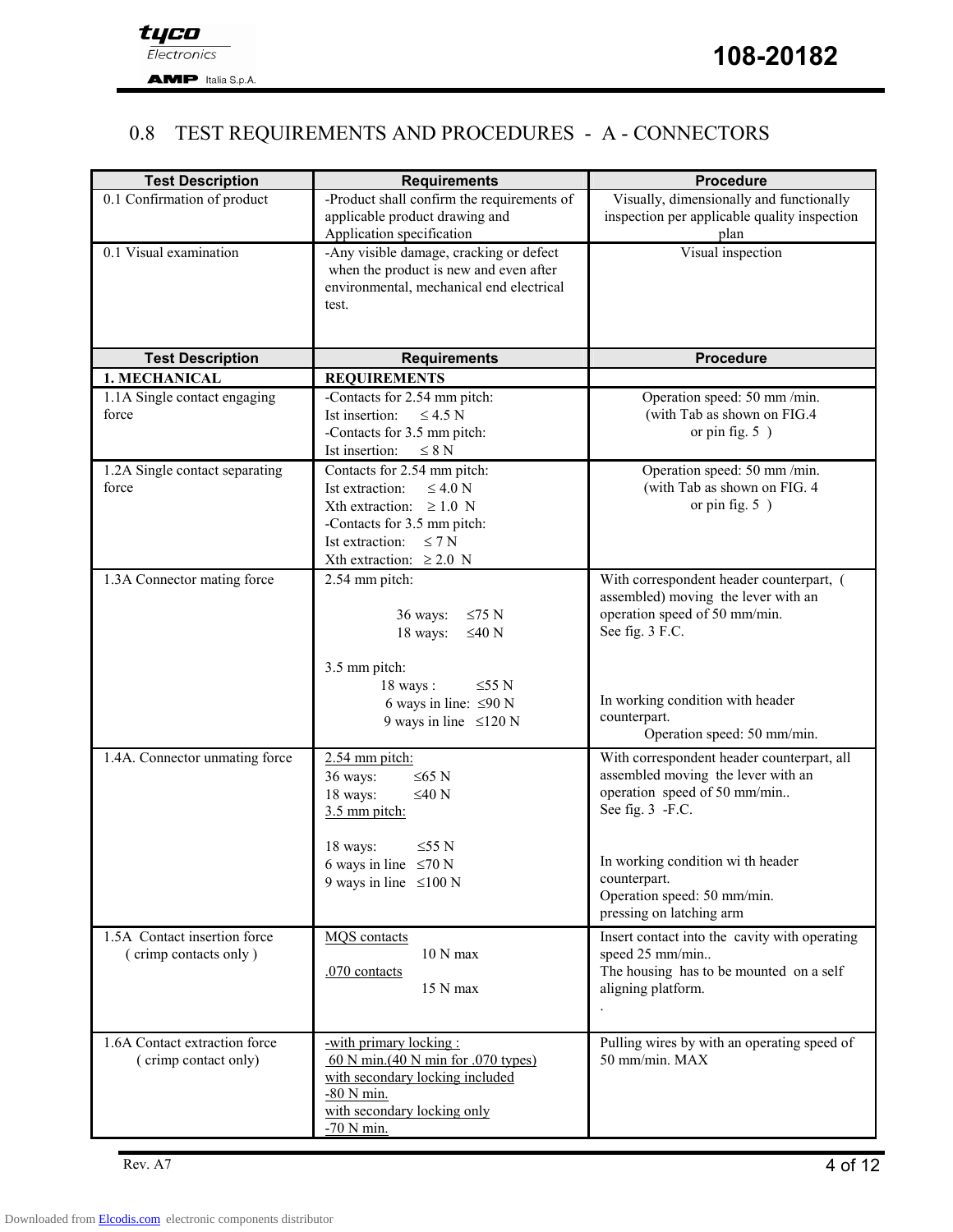

**AMP** Italia S.p.A.

| 1.7A. Connector locking strength                                                                                                          | 100 N min.<br>9 ways in line 140 N min                                                                                                                     | Connector fully loaded assembled with the<br>correspondent header counterpart<br>(wire bundle fixed to the shell. by a tail)<br>Operating speed: 50 mm/mim.<br>Apply an axial pull -off load to the cables<br>bundle in two directions:<br>1- axial direction<br>2- perpendicular direction<br>See fig. 3 -F |
|-------------------------------------------------------------------------------------------------------------------------------------------|------------------------------------------------------------------------------------------------------------------------------------------------------------|--------------------------------------------------------------------------------------------------------------------------------------------------------------------------------------------------------------------------------------------------------------------------------------------------------------|
| 1.8A. Retention force<br>housing/frame                                                                                                    | -80 N min. for both pitch connectors                                                                                                                       | -On assembled housing, fully loaded, with<br>the corrisponded frame-slot.<br>-Pulling by wire bundle in an axial direction<br>(wire bundle no fixed by tail)                                                                                                                                                 |
| 1.9A Polarization effectiveness                                                                                                           | For all connectror types:<br>100N min. per 60 sec.                                                                                                         | Assembled connactors must withstand<br>without mating the counterpart with the<br>incorret polarization                                                                                                                                                                                                      |
| 1.10A Vibration test<br>(Random -passengers<br>compartment)                                                                               | -No electrical discontinuity greater than<br>1 micro sec., shall occur<br>-Voltage drop within limits indicated for<br>new contacts                        | as per diagram 1 enclosed<br>Duration: 16 hrs on<br>the direction of mating axis.<br>Wires bundle fixet at 20 cm<br>Test current: 1 mA<br>On mated connector with the counterpart                                                                                                                            |
| 1.11A Sine vibration test<br>(In alternative to vibrations<br>at point 1.10A)-Voltage<br>drop within limits indicated for<br>new contacts | No electrical discontinuity greater than<br>1 micro sec., shall occur<br>Voltage drop within limits indicated for<br>new contacts                          | Vibrations as per following parameters:<br>Freq. 10-500-10 Hz (Variation one<br>octave per minute)<br>Displacement 1 mm peak to peak up to<br>94 Hz,<br>and costant acc. 200 m/sec2<br>frequency $\geq$ 94 Hz<br>Duration:2 hours per axis<br>On mated connector with the counterpart                        |
| 2. ELECTRICAL                                                                                                                             | <b>REQUIREMENTS</b>                                                                                                                                        |                                                                                                                                                                                                                                                                                                              |
| 2.1A Voltage drop<br>(IDC connectors)                                                                                                     | $\leq 6.0$ mVA wire size: 0.35 mmq<br>$-5$ 4,5 mVA wire size: 0.5 mmq<br>$\leq$ 3.5 mVA wire size: 0.75 mmq<br>- at new and after ten insertion/extraction | Between a point of the wire at 1 cm from the<br>conn. edge and a point very close to the<br>header edge.(see FIG. 1)<br>(Termination resistance is obtained after<br>subtraction of wire used for termination).<br>For the wire current rating see $\S 0.7-A$<br>See fig. 1& 2                               |
| 2.2A Dielectric strength                                                                                                                  | Neither creeping discharge or flashover<br>shall occur                                                                                                     | $\geq 1000$ Vac for 1 minute.<br>Test between adjacent circuits of mated<br>connectors                                                                                                                                                                                                                       |
| 2.3A Insulation resistance                                                                                                                | 10 Μ $Ω$ min.                                                                                                                                              | Applied voltage: 500 V dc between one<br>contact and others short circuited.                                                                                                                                                                                                                                 |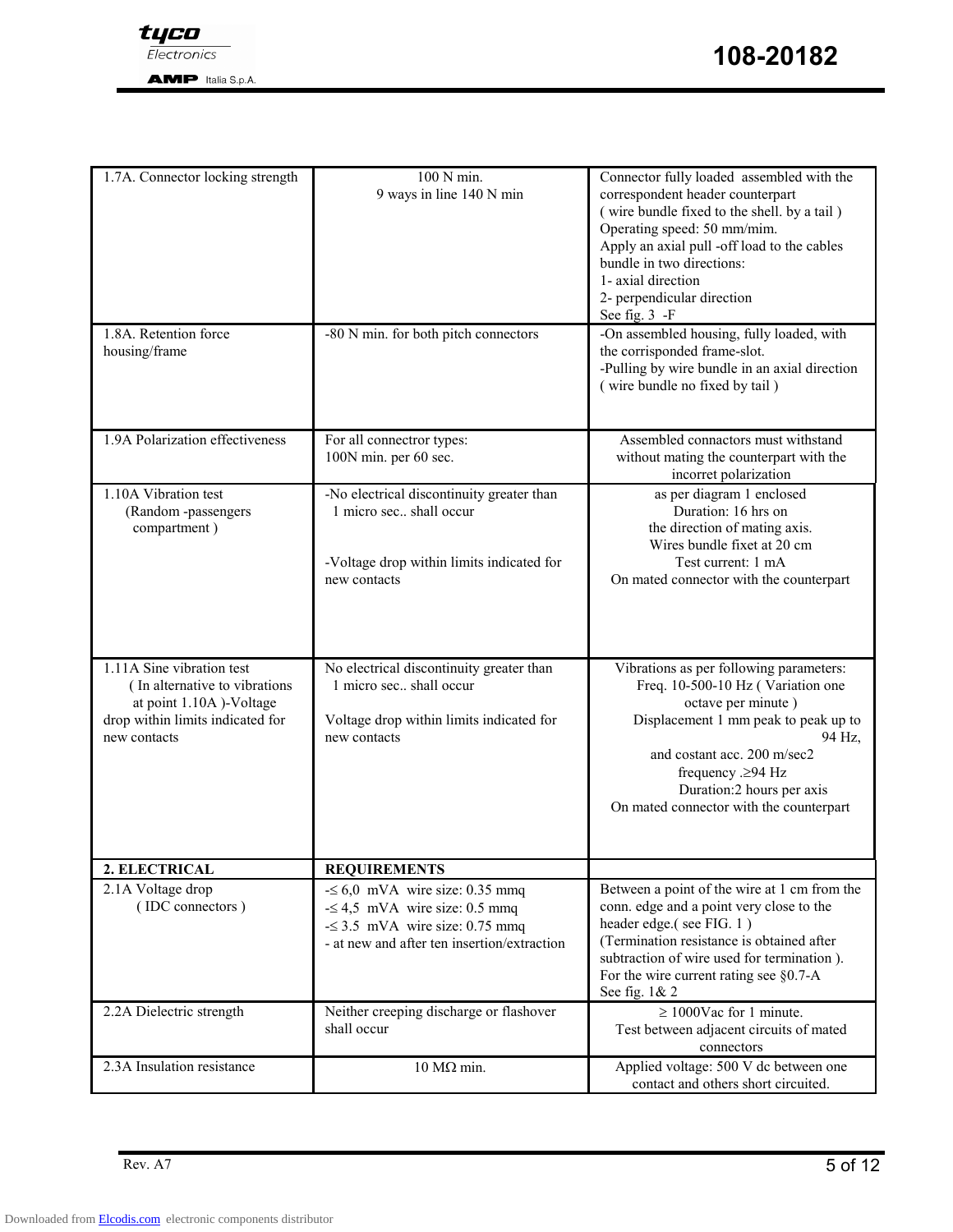

Electronics

**AMP** Italia S.p.A.

| 2.4A High temperature resistance<br>with current load | -Temperature increasing $\approx$ 50°C<br>(Thermocouple placed on transition<br>between contact body and wire)<br>-Voltage drop within limits indicated for<br>new contacts<br>-No damaging                           | On 6 adjacent ways contemporary<br>-not airy ambient with a test temp. of 80<br>$\pm 2^{\circ}$ C.<br>-Test current on each way: see par. 0.6<br>-Duration: 5 hours                                                                                                                      |  |  |  |  |
|-------------------------------------------------------|-----------------------------------------------------------------------------------------------------------------------------------------------------------------------------------------------------------------------|------------------------------------------------------------------------------------------------------------------------------------------------------------------------------------------------------------------------------------------------------------------------------------------|--|--|--|--|
| 2.5A Current overload                                 | Temperature rise increase: $\leq 60^{\circ}$ C<br>(thermocouple placed on transition<br>between contact body and wire barrel)<br>-Voltage drop within limits indicated for<br>new contacts<br>-No damaging            | On one way without housing:<br>Test current 1.5 nominal current<br>$($ see par. $0.6)$<br>-Duration 500 cycles composed of:<br>45' current ON<br>15' current OFF                                                                                                                         |  |  |  |  |
| <b>3.0 ENVIRONMENTAL</b>                              | <b>REQUIREMENTS</b>                                                                                                                                                                                                   |                                                                                                                                                                                                                                                                                          |  |  |  |  |
| Thermal cumulative<br>3.1<br>ageing                   | -No deformation or cracking of the plastic<br>parts<br>-Voltage drop: $\leq 10$ mVA for 2.54 mm<br>pitch connector<br>$\leq$ 6 mVA for 3.5 mm<br>pitch connector<br>-Insulation resistance within indicated<br>limits | On mated connectors:<br>5 cycles composed of:<br>-4 hrs at $125^{\circ}$ C ± 2°C<br>-4 hrs -30°C± 2°C<br>5 cycles composed of:<br>-4 hrs at $125^{\circ}$ C $\pm$ 2°C<br>-4 hrs at +40 $^{\circ}$ C ± 2 $^{\circ}$ C and 90-95% r.h.<br>-4 hrs -30°C± 2°C<br>200 hrs at 125 $^{\circ}$ C |  |  |  |  |
| 3.2 Salt spray corrosion test                         | -Voltage drop: $\leq 10$ mVA for 2.54 mm<br>pitch connector<br>: $\leq 6$ mVA for 3.5 mm<br>pitch connector<br>-Insulation resistance within indicated<br>limits                                                      | -150 hours of salt mist at $35^{\circ}$ C $\pm$ 2°C,<br>5% of NaCl, pH 6.5-7.2 class 2<br>(mated connector)                                                                                                                                                                              |  |  |  |  |
| 3.3 Kesternich corrosion                              | -Voltage drop: $\leq 10$ mVA for 2.54 mm<br>picth connector<br>: $\leq 6$ mVA for 3.5 mm<br>pitch connector<br>-Insulation resistance within indicated<br>limits                                                      | 4 cycles composed of:<br>-8 hrs of exposure to an atmosphere with<br>0.66% of SO <sub>2</sub> at +40°C $\pm$ 2°C (method<br>acc. to DIN 50118)<br>-16 hours in free air<br>(mated connector)                                                                                             |  |  |  |  |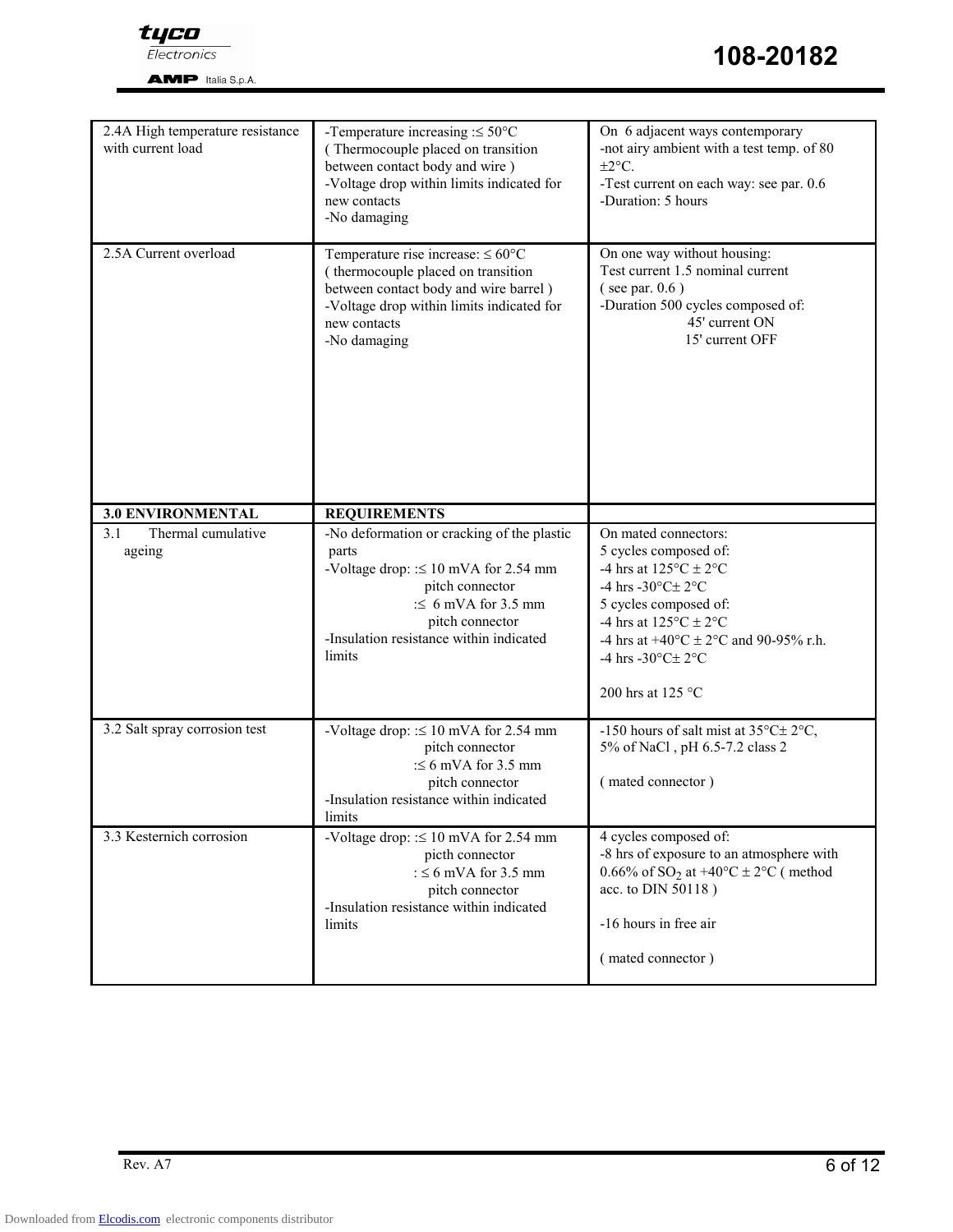### The following part, covers the mechanical performances of the IDC connectors after wires termination.

| <b>Test Description</b>                         | <b>Requirements</b>                                                                                                                                                                                                                                | <b>Procedure</b>              |
|-------------------------------------------------|----------------------------------------------------------------------------------------------------------------------------------------------------------------------------------------------------------------------------------------------------|-------------------------------|
| <b>1. MECHANICAL</b>                            | <b>REQUIREMENTS</b>                                                                                                                                                                                                                                |                               |
| 1.1B Wire retention in housing<br>(IDC version) | $0.35$ mm <sup>2</sup><br>-Axial retention wire axis: 30 N min.<br>-Retention in the perpendicular plane:<br>$18N$ min.<br>$0.75$ mm <sup>2</sup><br>-Axial retention wire axis: 60 N min.<br>-Retention in the perpendicular plane:<br>$18N$ min. | Operation speed: 50 mm / min. |

### PRODUCT QUALIFICATION TEST SEQUENCE

### TEST GROUP

| <b>ITEM</b> | <b>DESCRIPTION</b>            | A   | в              | C              |                | D   | Е   | F.             | G   | н   | K   | М   |
|-------------|-------------------------------|-----|----------------|----------------|----------------|-----|-----|----------------|-----|-----|-----|-----|
| 0.8         | Visual examination            | 1.3 | 1.6            | 1.5.8          | 1, 5, 8        | 1.5 | 1.5 | 1.8            | 1.5 | 1.5 | 1.5 | 1.5 |
| 1.1A        | Single contact insert force   |     |                |                |                |     |     |                |     |     |     |     |
| 1.2A        | Single contact sep. force     |     |                |                |                |     |     |                |     |     |     |     |
| 1.3A        | Connector mating force        |     | $\overline{2}$ | $\overline{2}$ | $\overline{2}$ |     |     |                |     |     |     |     |
| 1.4A        | Connector unmating force      |     |                | 4              | 4              |     |     |                |     |     |     |     |
| 1.5A        | Connector locking<br>strength |     |                | 3              | 3              |     |     |                |     |     |     |     |
| 1.6A        | Retention housing/frame       |     |                |                |                |     |     | $\overline{7}$ |     |     |     |     |
| 1.7A        | Durability (10 cycles)        |     | 4              |                |                |     |     |                |     |     |     | 3   |
| 1.8A        | Random vibration test         |     |                | 6              |                |     |     |                |     |     |     |     |
| 1.9A        | Vibration test                |     |                |                | 6              |     |     |                |     |     |     |     |
| 2.1A        | Voltage drop                  |     | 3.5            | $\overline{7}$ | 7              | 2.4 | 2.4 | 2.6            | 2.4 | 2.4 | 2.4 | 2.4 |
| 2.2A        | Dielectric strength           |     |                |                |                |     |     | 5              |     |     |     |     |
| 2.3A        | Insulation resistance         |     |                |                |                |     |     | 4              |     |     |     |     |
| 2.4A        | High temp. resist.(in oven)   |     |                |                |                | 3   |     |                |     |     |     |     |
| 2.5A        | Current over-load             |     |                |                |                |     | 3   |                |     |     |     |     |
| 3.1A        | Thermal cycling               |     |                |                |                |     |     | 3              |     |     |     |     |
| 3.2A        | Salt spray                    |     |                |                |                |     |     |                | 3   |     |     |     |
| 3.3A        | Kesternick corrosion          |     |                |                |                |     |     |                |     | 3   |     |     |
| 3.4A        | Accelerating aging test       |     |                |                |                |     |     |                |     |     | 3   |     |
| 1.1B        | Wire retention                | 2   |                |                |                |     |     |                |     |     |     |     |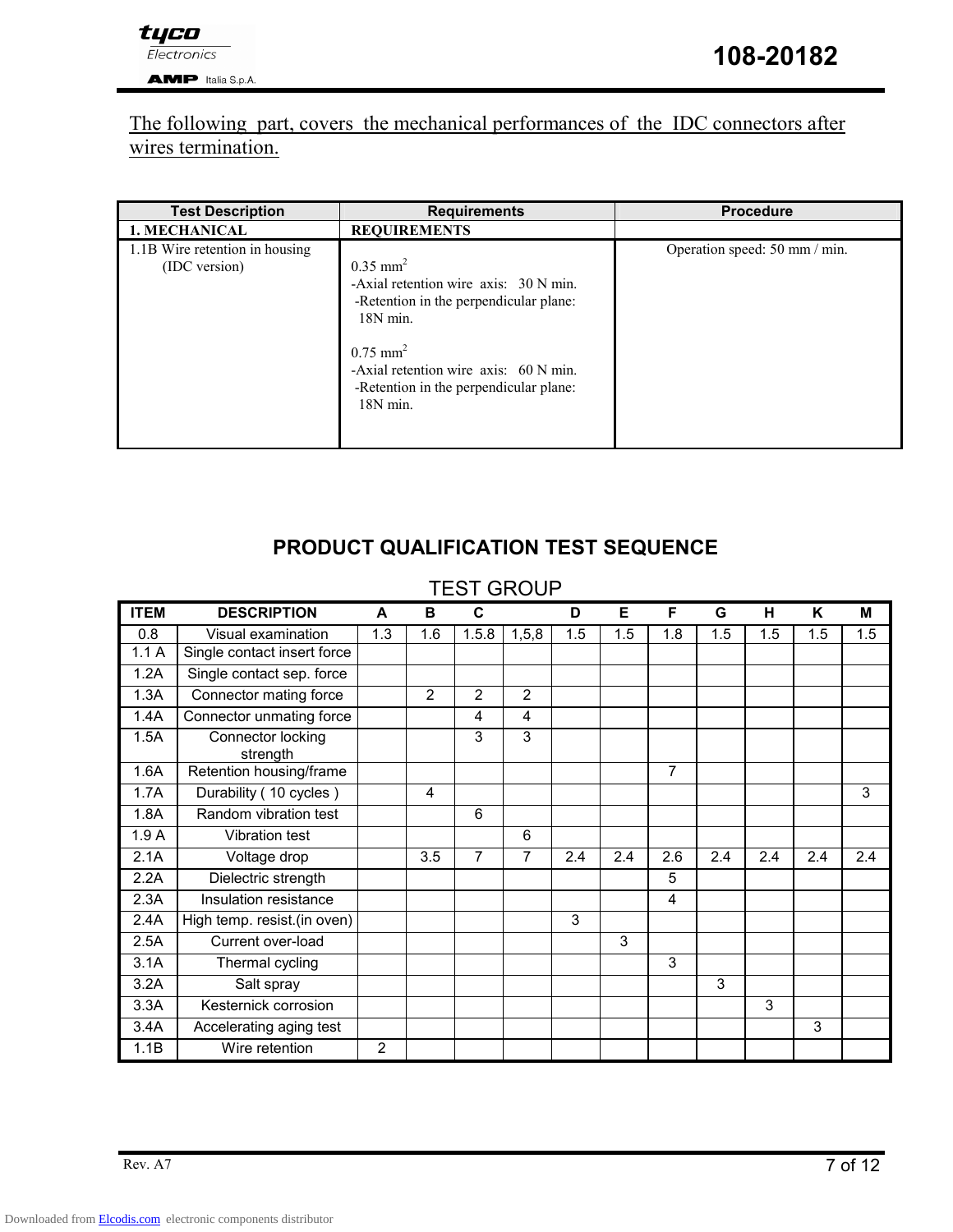

108-20182

**AMP** Italia S.p.A.

### FIGURE 1 IDC connector 9 pos. 2.54 mm pitch



1) pin contact 0.63 x 0.63 mm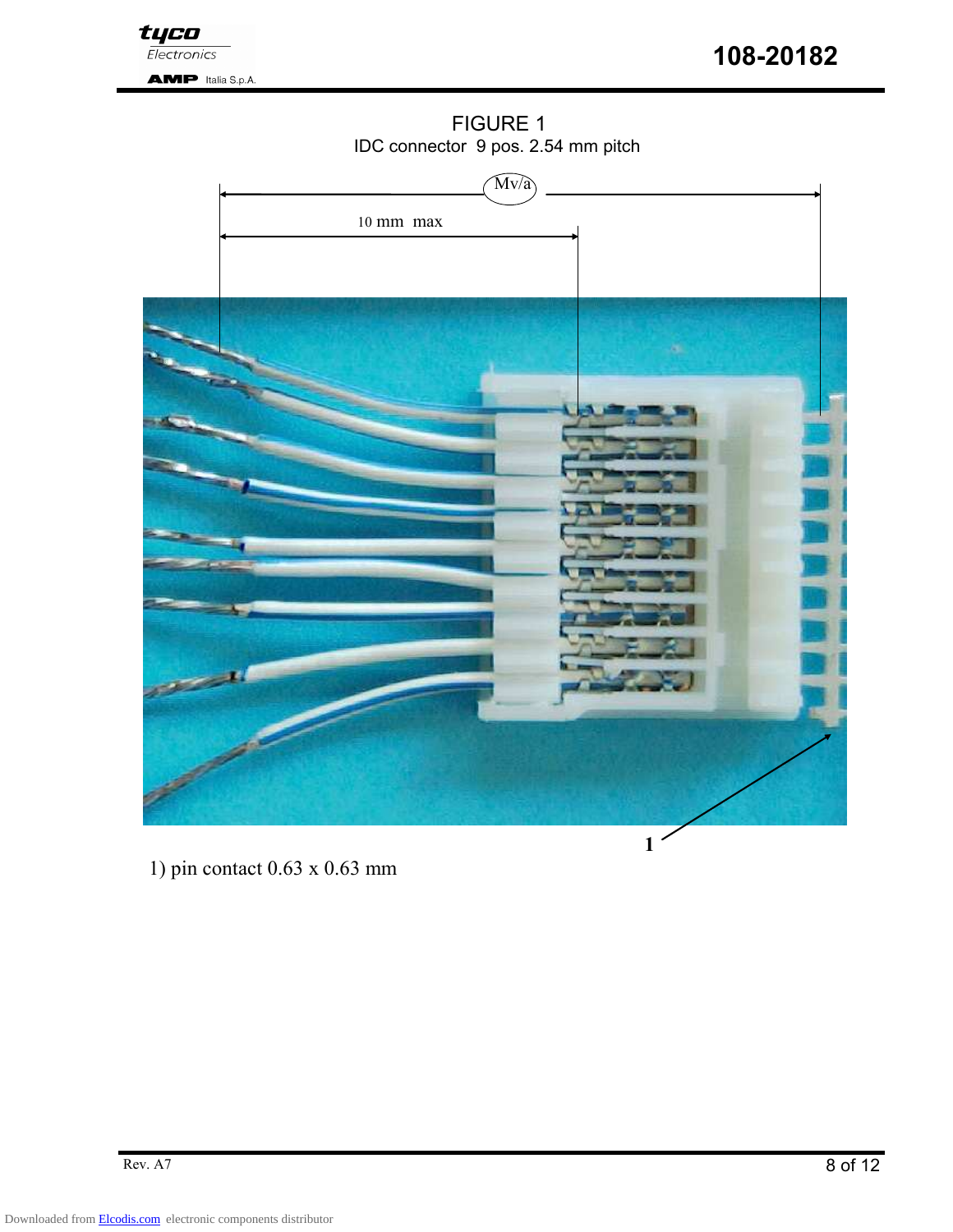

# FIGURE 2

IDC connector 9 pos. 3.5 mm pitch



1) TAB contact 0.64 x 1.7 Amp Multilock Series, crimped on wire 1.0 mm<sup>2</sup> min.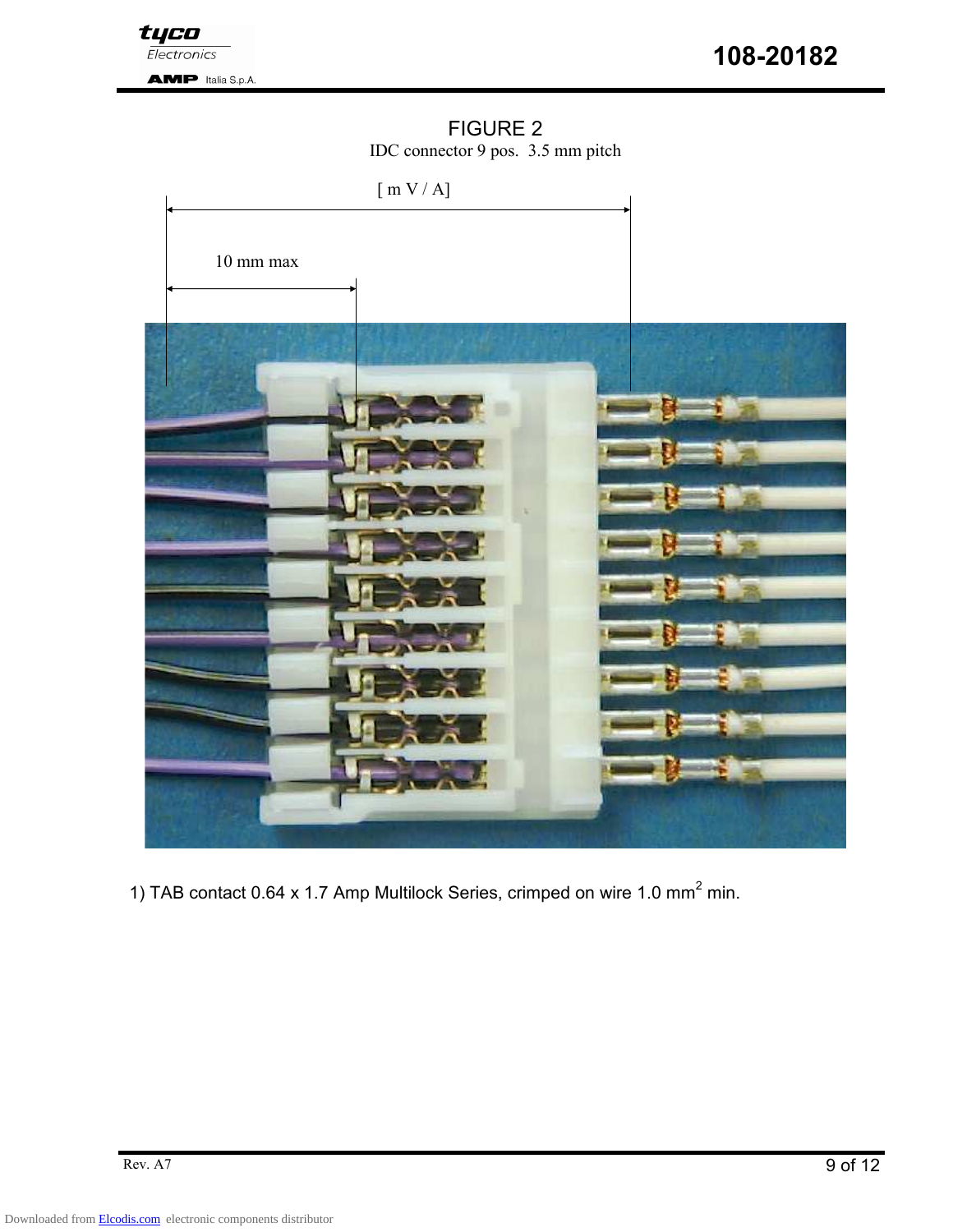## FIGURE 3

Pull lever as shown



Figure shows 9+9 pos. MQS 2.54 mm pitch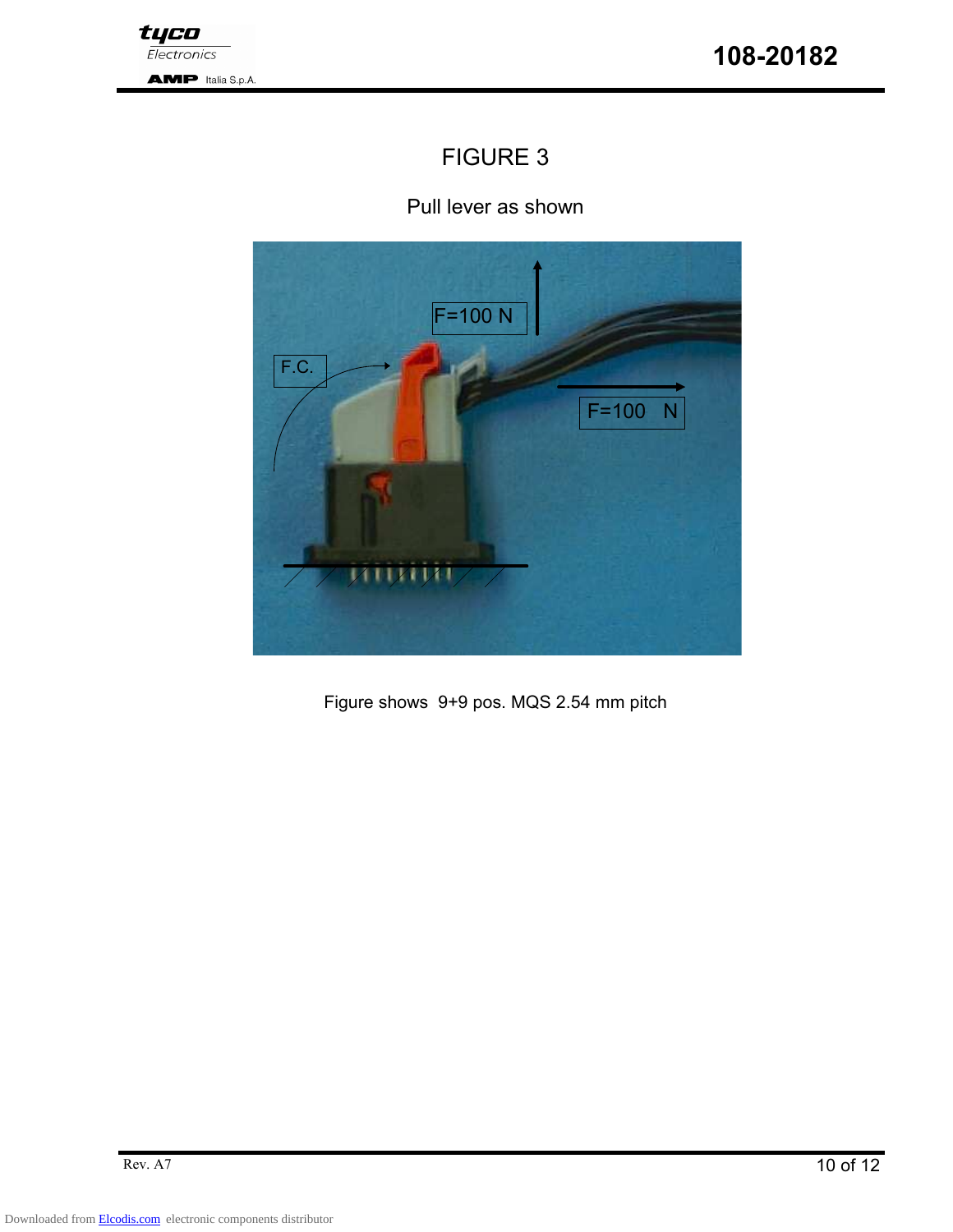

FIGURE 4 IDC CONTACTS FOR 3.5 mm PITCH SYSTEM

Gage made in Stainless steel. Dimensions:  $0.64 \pm 0.02$  mm x  $1.7 \pm 0.03$  mm x  $10$ . Chamfers :  $10^{\circ}$  x 0.6 mm on the thk and  $20^{\circ}$  x 0.6 mm on the wdh

### FIGURE 5

#### IDC CONTACT FOR 2.54 mm PITCH



Gage made in Stainless steel. Dimensions: ( 0.63 x 0.63 ) mm - 0.03 mm Chamfers: 0.6 x 40° on 4 sides